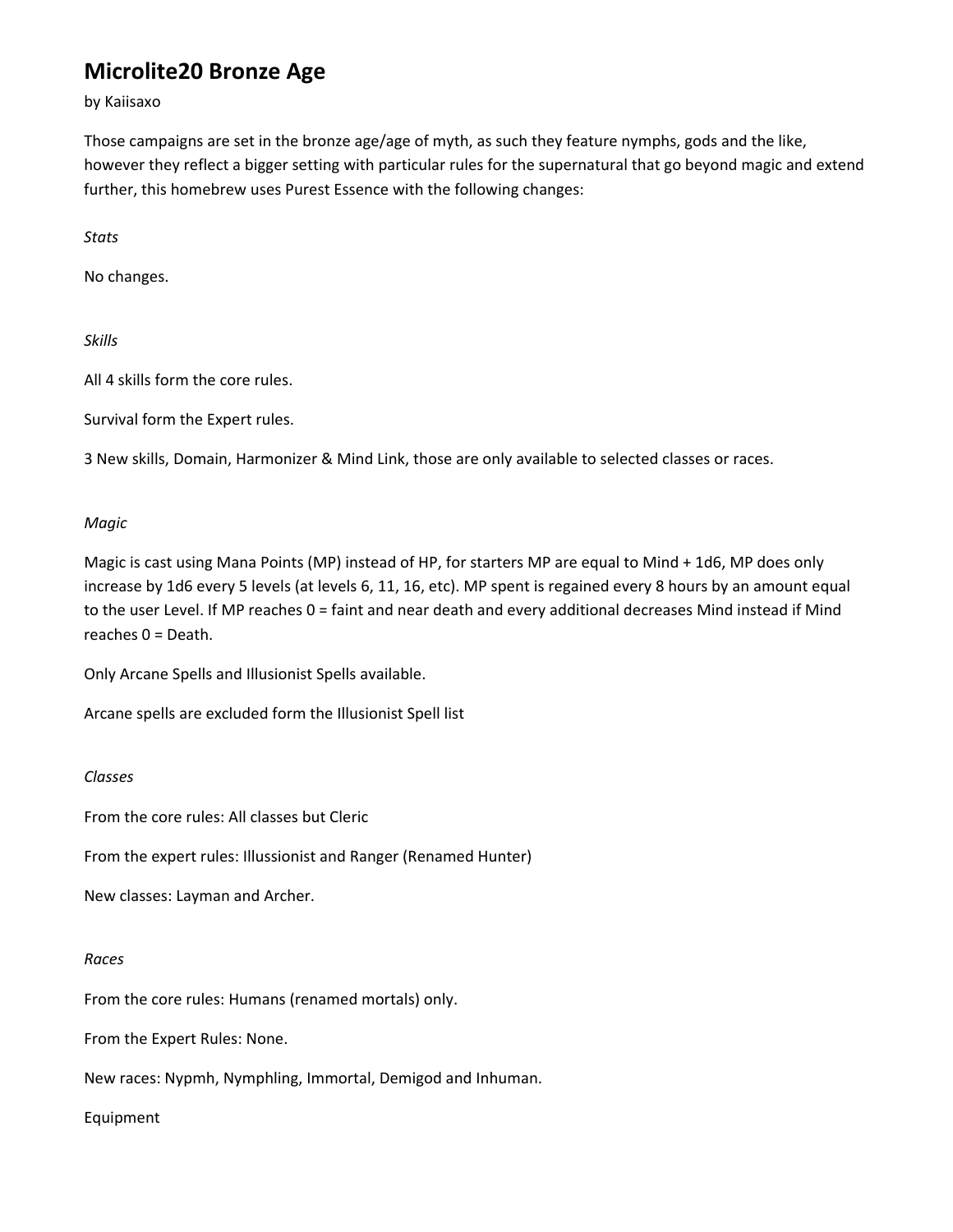Everything in the core list that isn't made of Iron, Steel, Glass, Silk or Paper. Also no Mails (Chainmail, Splint Mail, etc.), no Halberds, No Crossbows, no mirrors, no lanterns or anything starting with "Holy‐".

Changes to costs: All gold and silver costs are reduced to 1/10th it's value on the core rules (To account for a couple of milennia worth of inflation)

Changes to starting wealth: Fighter starts with 15gp, rogue with 125 sp, mage with 75 sp, Illusionist with 8gp, Hunter with 13 gp, Archer with 14 gp, Layman with 95 sp.

Changes to armor: Breast Plate gives +4, Half‐Plate gives +5 and Full Plate gives +6 AC.

Now that I've enumerated the changes, I'll go more indeep with the new skills, races and classes.

#### **Races**

Races marked as restricted can't be used without GM's Consent

*Nymph.* Get +2 to Mind, +10 to HP, ‐5 to STR, MP increases by 1d6 every level also STR can't go beyond 15, Get's Mind Link, Can't be Mage class.

*Immortal.* Get a ‐3 to Dex, +2 to Mind, +10 to MP, +2 to STR, HP increases by 2d6 every level, MP increases by 2 every level, Dex Can't go beyond 21, Requires 15 additional EL to advance Level. Gets Domain skill. Can't Be Layman, Mage or Illussionist class (Restricted Race)

*Nymphling* (Half Nymph). Get +1 Mind ‐2 to STR, +5 to HP, MP increases by 1d6 every third level (3,6,9,etc)

*Demigod.* Get +1 Str or +1 Dex, +1 to 1 skill, every third level has a 20% chance to unlock Domain Skill(roll d20 + Mind bonus, Target number 17)

*Inhuman.* Get +6 Str, ‐3 Dex, ‐2 Mind, + 3 to Survival. Can't be Layman, Illussionist, Fighter or Archer. Can't Handle ranged weapons. (Restricted Race)

#### **Classes.**

New classes:

Layman.- Wear ligth armour, Get a +4 to Communication and +1 to Subterfuge, Get a -1 penalty to Damage Rolls, Every Fifth level have a 50% Chance of learning either 1 Spell of 4 levels lower, Mind Link (Roll d20 + Mind, Target number 11), or Harmonizer (Roll d20 + Mind link. Target Number 16). (As soon as 1 arcane spell is learned, Mind link and Harmonizer can't be learned anymore, as soon as Mind Link or Harmonizer is learned, no arcane spells can be learned. The user must choose between trying to learn a Spell, Mindlink or Harmonizer)

*Archer*.‐ Wear Light or medium Armor, Get +1 to Knowledge, Get a +3 to all Missile attack rolls, range penalty is ‐ 1 instead of ‐2.

Changes to existing clases *Mage*.- In addition to everything else in the core and expert rules, they also get +1 MP every level.

*Illussionist*.‐ In addition to everything else in the core and expert rules, they also get +1 MP every level,